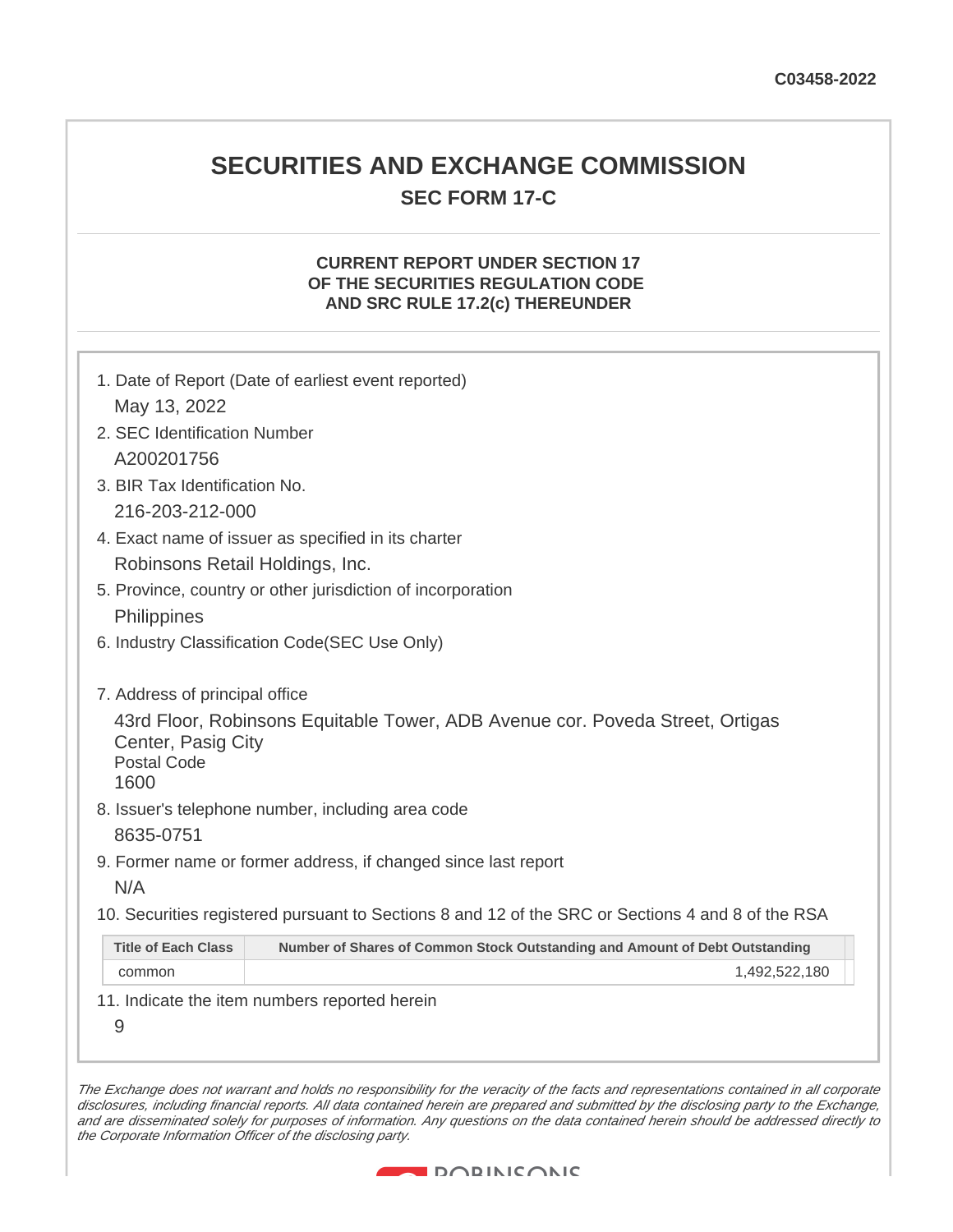

# **Robinsons Retail Holdings, Inc. RRHI**

## **PSE Disclosure Form 4-25 - Results of Organizational Meeting References: SRC Rule 17 (SEC Form 17-C) and Section 4.4 of the Revised Disclosure Rules**

**Subject of the Disclosure**

Results of the Organizational Meeting of the Board of Directors

**Background/Description of the Disclosure**

Results of the Organizational Meeting of the Board of Directors of Robinsons Retail Holdings, Inc. ("RRHI") held on May 13, 2022

#### **List of elected officers for the ensuing year with their corresponding shareholdings in the Issuer**

| <b>Name of Person</b>         | <b>Position/Designation</b>                                                  | <b>Shareholdings in the Listed</b><br>Company |                          | <b>Nature of Indirect</b> |
|-------------------------------|------------------------------------------------------------------------------|-----------------------------------------------|--------------------------|---------------------------|
|                               |                                                                              | <b>Direct</b>                                 | <b>Indirect</b>          | Ownership                 |
| Lance Y.<br>Gokongwei         | Chairman                                                                     | 91,952,656                                    |                          |                           |
| James L. Go                   | Vice Chairman                                                                | 31,928,005                                    |                          | $\overline{\phantom{a}}$  |
| Robina<br>Gokongwei Pe        | President and Chief Executive Officer                                        | 91,952,654                                    |                          |                           |
| Mylene A.<br>Kasiban          | Chief Financial Officer and Chief Risk Officer                               | 0                                             | $\overline{\phantom{a}}$ | $\overline{\phantom{a}}$  |
| Gina R. Dipaling              | Vice President, Corporate Planning and Investors<br><b>Relations Officer</b> | 1,500                                         |                          |                           |
| Gabriel D.<br>Tagala III      | Vice President, Human Resources                                              | $\Omega$                                      |                          |                           |
| Graciela A.<br><b>Banatao</b> | Treasurer                                                                    | 0                                             |                          |                           |
| Gilbert S.<br>Millado, Jr.    | General Counsel and Compliance Officer                                       | 500                                           |                          |                           |
| Rosalinda F.<br>Rivera        | <b>Corporate Secretary</b>                                                   | 0                                             |                          |                           |

#### **List of Committees and Membership**

| <b>Name of Committees</b>          | <b>Members</b> | <b>Position/Designation in Committee</b> |
|------------------------------------|----------------|------------------------------------------|
| Audit and Risk Oversight Committee | Cirilo P. Noel | Chairman (Independent Director)          |
| Audit and Risk Oversight Committee | Antonio L. Go  | Member (Independent Director)            |
| Audit and Risk Oversight Committee | Rodolfo P. Ang | Member (Independent Director)            |
| Audit and Risk Oversight Committee | Enrico S. Cruz | Member (Independent Director)            |